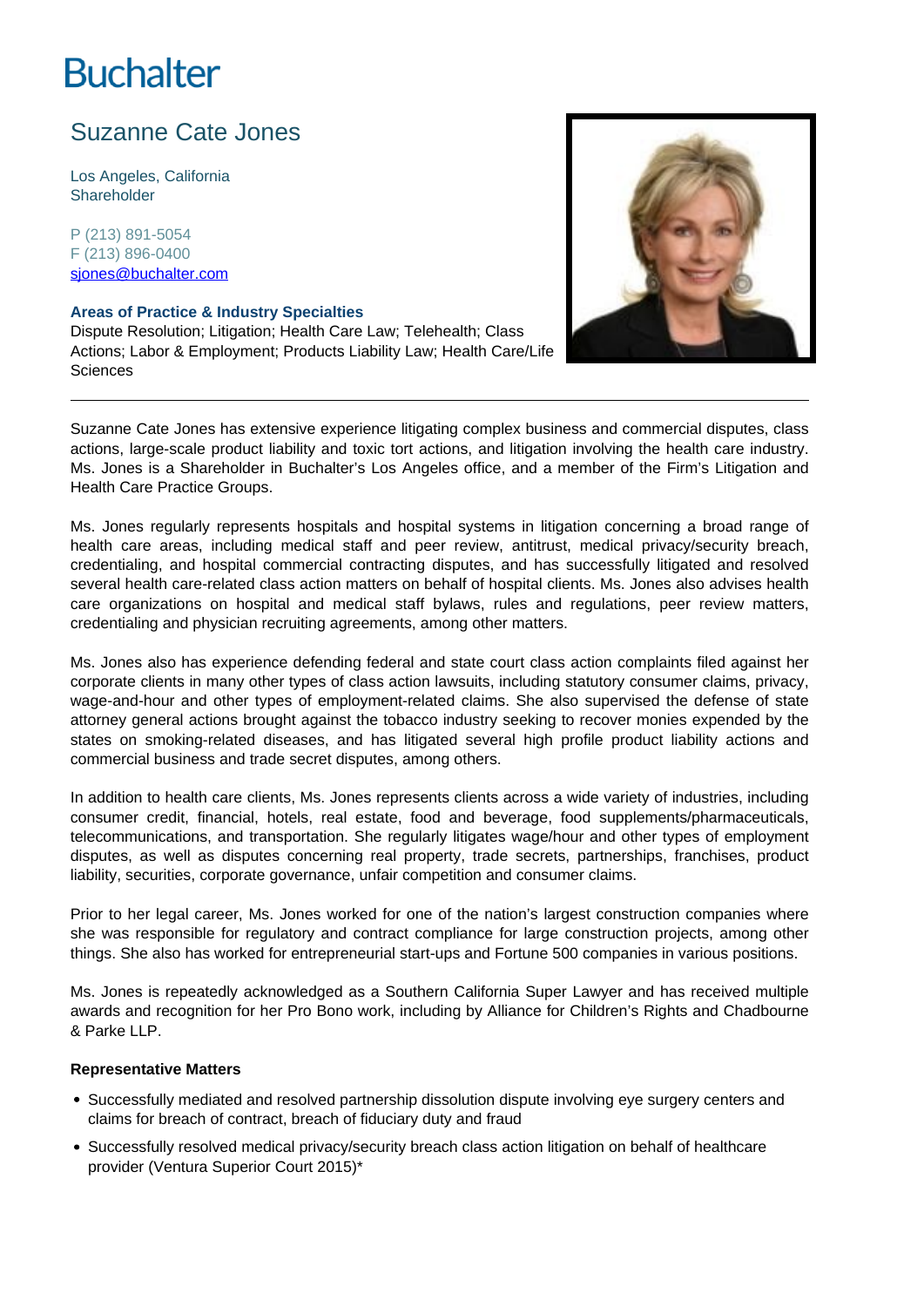- Successfully enforced class action waivers and compelled individual arbitrations in multiple wage and hour class action lawsuits (federal and California state court)\*
- Successfully resolved multiple complaints alleging PAGA (Private Attorney General Action) claims, including complaints filed against one of the nation's largest motor carriers\*
- Represented nationwide credit reporting agency in defense of federal court putative class action lawsuit involving claims for violation of Fair Credit Reporting Act; succeeded through motion practice in having court strike plaintiff's class action allegations and plaintiff thereafter dismissed case (Central District Cal.) \*
- Represented international corporation and several of its inside directors in 20 putative class action suits brought by shareholders in connection with CEO and Director's proposal to purchase all outstanding shares of stock and take the company private. Following discovery, parties reached an agreement to settle all cases and dismiss all claims\*
- Successfully moved to dismiss federal court franchise investment law claims asserted in nationwide putative class action filed against national refrigerated trucking company (N.D. Cal. 2012)\*
- Obtained dismissal for hospital client in fraud and unfair business practices class action filed against multiple hospitals and County seeking millions of dollars and punitive damages (Ventura Superior Court 2013)\*
- Represented limited liability company and large hospital (its majority stakeholder) in partnership dispute, breach of contract and fraud action involving hospital developer and construction of new hospital and medical office building\*
- Obtained dismissal with prejudice of federal court antitrust action filed by high profile physician seeking treble and punitive damages against hospital and other defendants, following a series of successful motions to dismiss (Central District Cal. 2016)\*
- Successfully moved to specially strike majority of physician's claims against hospital and its affiliated entity pursuant to California's anti-SLAPP statute, including claims for whistleblower retaliation under California Health & Safety Code §1278.5 and Bus. & Prof. Code §2056, resulting in complete dismissal of affiliate entity; also obtained substantial attorneys' fees award (Ventura Superior Court 2015)\*
- Succeeded in obtaining dismissal with prejudice of medical corporation's lawsuit for alleged denial of due process against hospital; demurrer to complaint sustained without leave to amend (Ventura Superior Court 2016)\*
- Prevailed on appeal on behalf of hospital in connection with physician's challenge to breach of contract arbitration award in favor of hospital (California Court of Appeal 2016)\*
- Successfully moved to specially strike physician's California Health & Safety Code §1278.5 whistleblower retaliation claim against hospital pursuant to California's anti-SLAPP statute (Riverside Superior Court 2013)\*
- Prevailed on summary judgment in defense of complaint filed by employee against transportation industry employer alleging claims for racial and sexual discrimination\*
- Succeeded with motion to specially strike physician's claims against hospital, including physician's whistleblower retaliation claim under California Health & Safety Code §1278.5, pursuant to California's anti-SLAPP statute; entire lawsuit dismissed (L.A. Superior Court 2011)\*
- Successfully resolved whistleblower retaliation and wrongful termination in violation of public policy claims alleged by employee against health plan employer\*
- Member of trial team that obtained fraud verdict in jury trial against international computer and electronics corporation (California state court 2011\*
- Obtained summary judgment on all claims on behalf of individual and corporate defendants in Los Angeles Superior Court real estate partnership action where plaintiffs sought in excess of \$1 billion in damages and other relief\*
- Secured dismissal of all claims filed against California hospital system in California federal court for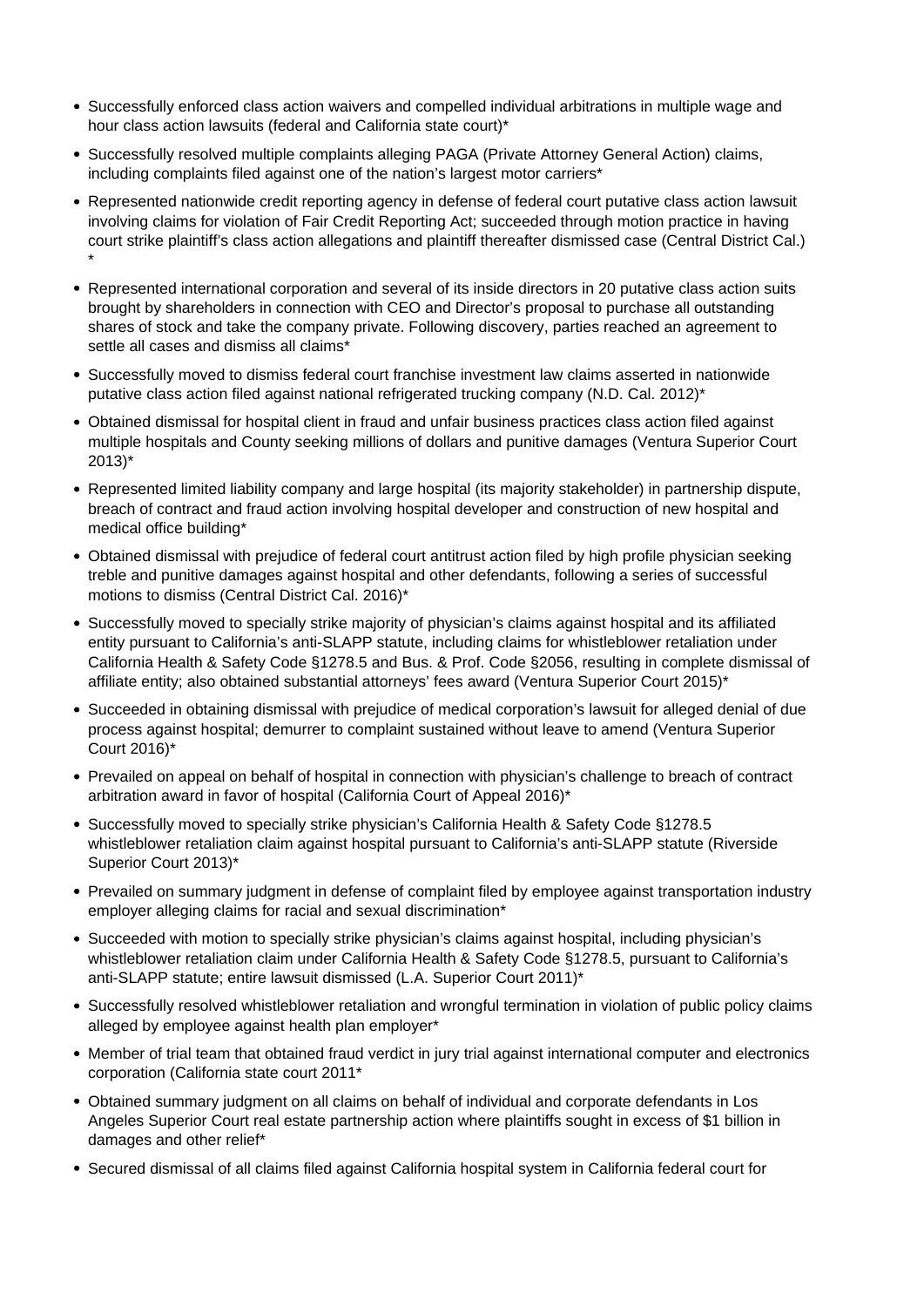purported Medicare fraud under the False Claims Act\*

- Represented healthcare provider in connection with confidential government investigation concerning outlier reimbursement\*
- Successfully represented large hospital system in defense and resolution of government investigation related to two sealed False Claims Act Qui Tam actions alleging Medicare fraud; each Qui Tam action was dismissed by both the government and the relator\*
- Successfully defended nationwide credit reporting agency in federal court putative class action lawsuit involving Fair Credit Reporting Act claims; court dismissed case after granting summary judgment and denying class certification (Northern Dist. of Cal.) \*
- Represented health insurance company in successful appeal related to licensing dispute and alleged trade disparagement\*
- Successfully defended international fruit company in "bet the company" litigation filed by competitor who alleged client's theft of competitor's claimed intellectual property interest in a hybrid pineapple, and asserted trade secret, Lanham Act and conversion claims. After plaintiff was forced to dismiss its trade secrets claim, the court issued a crime/fraud ruling against plaintiff, and clients' summary judgment briefing was completed, case settled on favorable terms\*
- Obtained summary judgment of all claims on behalf of international beverage company in fraud, negligent misrepresentation and breach of fiduciary duty action involving claimed damages in excess of \$175 million arising from failed investments in South African bottling company\*
- Part of the team that defeated an attempt to enforce an alleged foreign judgment for \$489 million against California-based international company that was based on fraudulent documents\*
- Successfully defended large corporation in aerospace and defense industry against putative class action for intentional age discrimination (L.A. Superior Court)\*
- Secured dismissal on behalf of major Asian power utility in fraud and breach of contract action brought in California state court after briefing was completed on motions to dismiss (forum non conveniens and failure to state a claim)\*
- On behalf of telecommunications company, obtained dismissal of all claims and full award on crosscomplaint along with sanctions imposed on plaintiff in federal court action where plaintiff had alleged claims of libel, breach of contract and negligent and intentional business torts\*

\* Represents experience from a previous law firm.

### **Publications**

Law Enforcement and Healthcare: When Consent, Privacy, and Safety Collide, The Journal of Urgent Care Medicine, February 1, 2018

#### **Education**

Ms. Jones earned her J.D. from Loyola Law School, Los Angeles in 1991 where she was an editor of the International and Comparative Law Journal. She earned her B.A. in History and Certificate in Russian Studies from the University of Southern California and a degree in Russian Studies from the Pushkin Institute in Moscow, Russia.

#### **Bar Admissions**

California

### **Court Admissions**

- U.S. District Court for the Central District of California
- U.S. District Court for the Northern District of California
- U.S. District Court for the Southern District of California